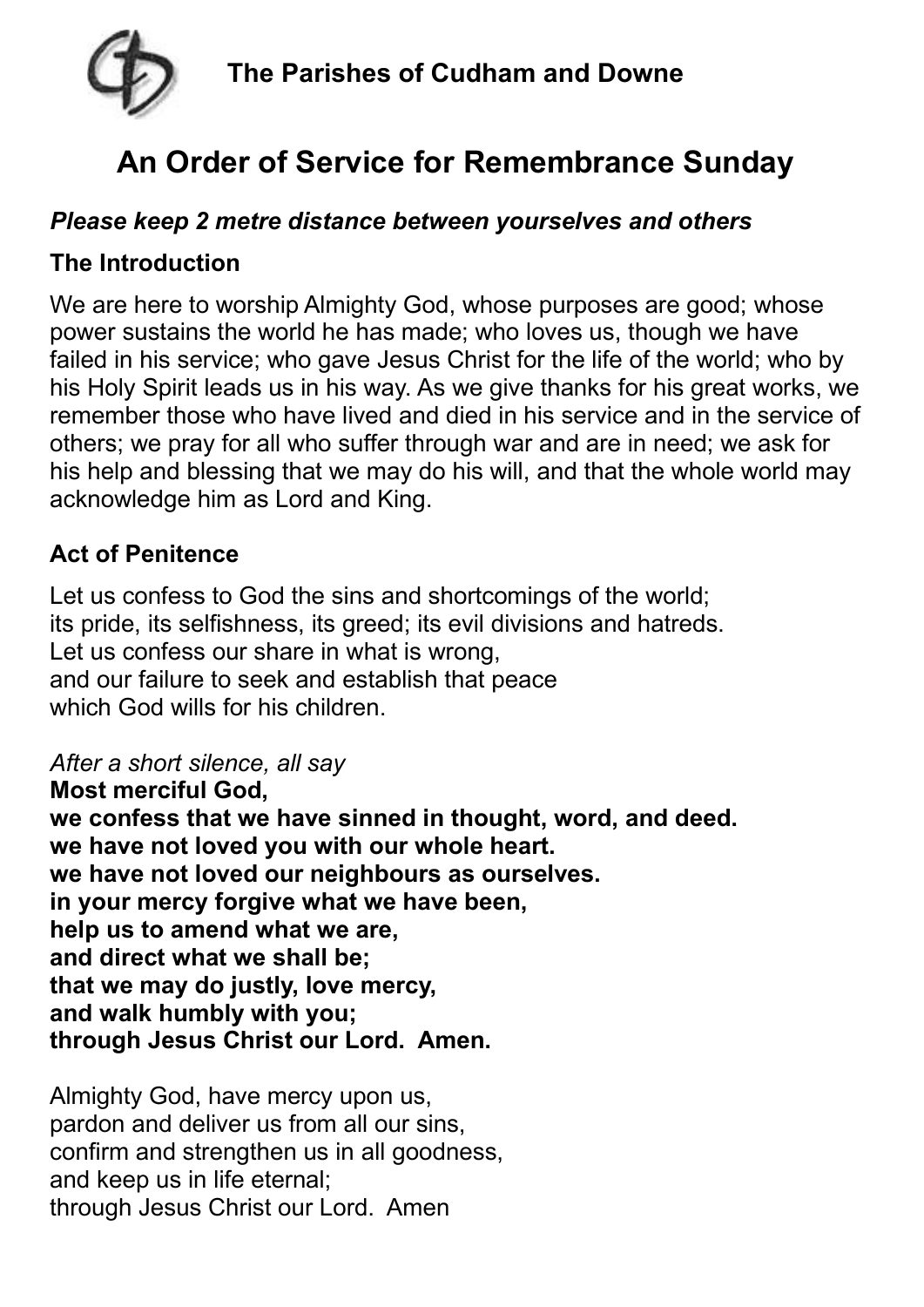# **Bible Reading – Psalm 46**

This is the word of the Lord *All say* **Thanks be to God.**

## **Address**

# **Act of Remembrance**

*Minister*

Jesus said "Greater love has no-one than this, that he lay down his life for his friends".

Let us remember before God, and commend to his sure keeping

Those who have died for their country in war; Those whom we knew, and whose memory we treasure; And all who have lived and died in the service of mankind…

*Names are read –*

*Wreath(es) are laid.*

They shall grow not old, as we that are left grow old: Age shall not weary them, nor the years condemn.

At the going down of the sun and in the morning, we will remember them.

*All:* **We will remember them.**

*The Last Post is sounded, followed by two minutes of silence, ending with Reveille.*

*Adult:* When you go home, tell them of us and say, for your tomorrow we gave our today.

*Minister:* Almighty and eternal God, from whose love in Christ we cannot be parted, either by death or life: hear our prayers and thanksgivings for all whom we remember this day; fulfil in them the purpose of your love; and bring us all, with them, to your eternal joy; through Jesus Christ our Lord, **Amen.**

# **Intercessions**

Lord in your mercy All say **Hear our prayer.**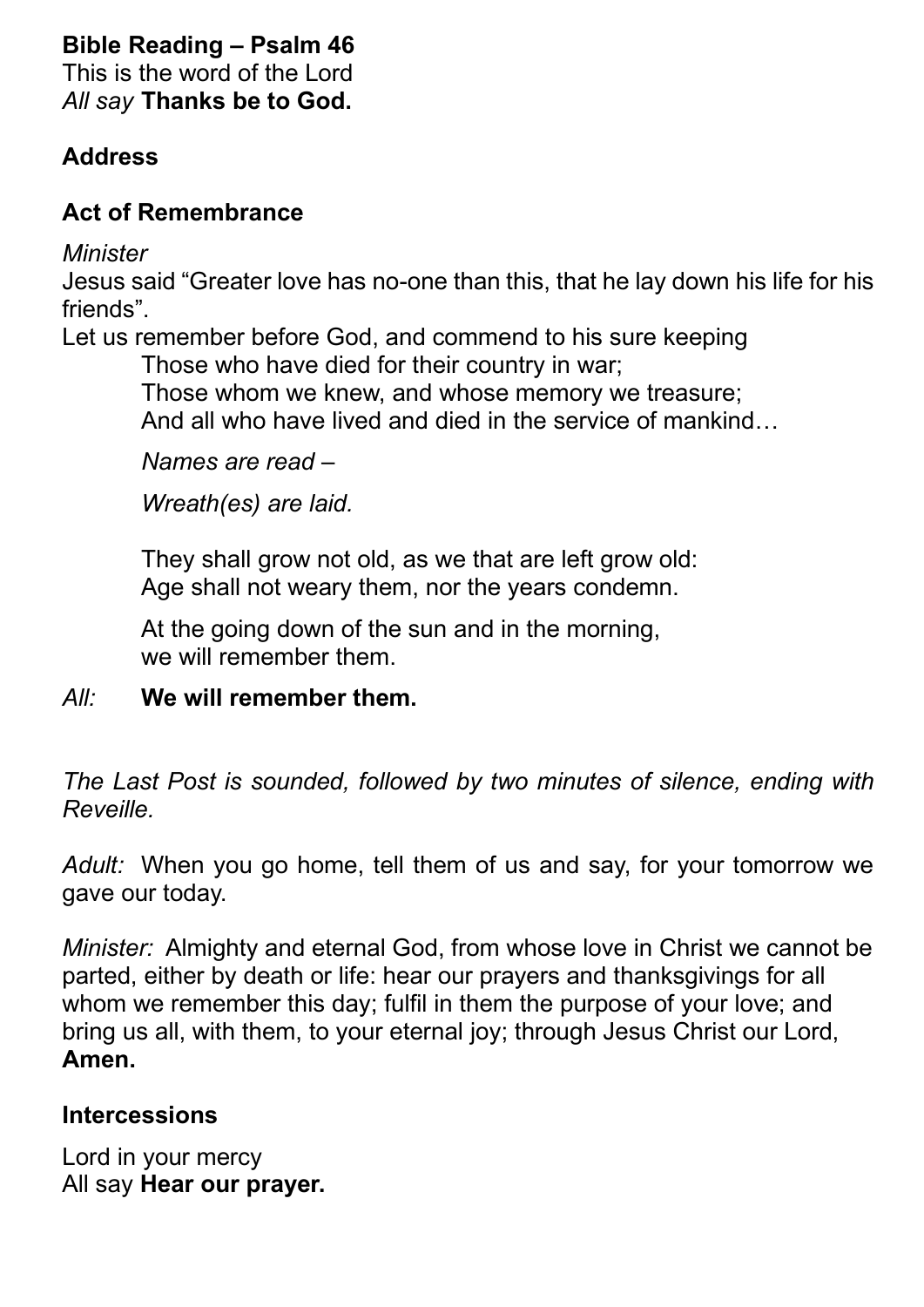Almighty God, our heavenly Father, infinite in wisdom, love and power: have compassion on those for whom we pray; and help us to use all suffering in the cause of your kingdom; through him who gave himself for us on the cross, Jesus Christ your Son, our Lord. **Amen**

## **Act of Commitment**

#### *Minister*

Let us pledge ourselves anew to the service of God and our fellow men and women: that we may help, encourage, and comfort others, and support those working for the relief of the needy and for the peace and welfare of the nations.

*All say together* **Lord God our Father, we pledge ourselves to serve you and all mankind, in the cause of peace, for the relief of want and suffering, and for the praise of your name. Guide us by your Spirit; give us wisdom; give us courage; give us hope; and keep us faithful now and always, Amen.**

Strengthen our hearts, and hands, and minds, O Lord, to work together for peace; to see you in one another; and to seek your kingdom above all things; that your will may be seen to be done and your kingdom come, through Jesus Christ, the Lord of lords and King of kings. **Amen.**

As we ask that God's will may be done in this and every place, so we pray together as Jesus Christ has taught us: